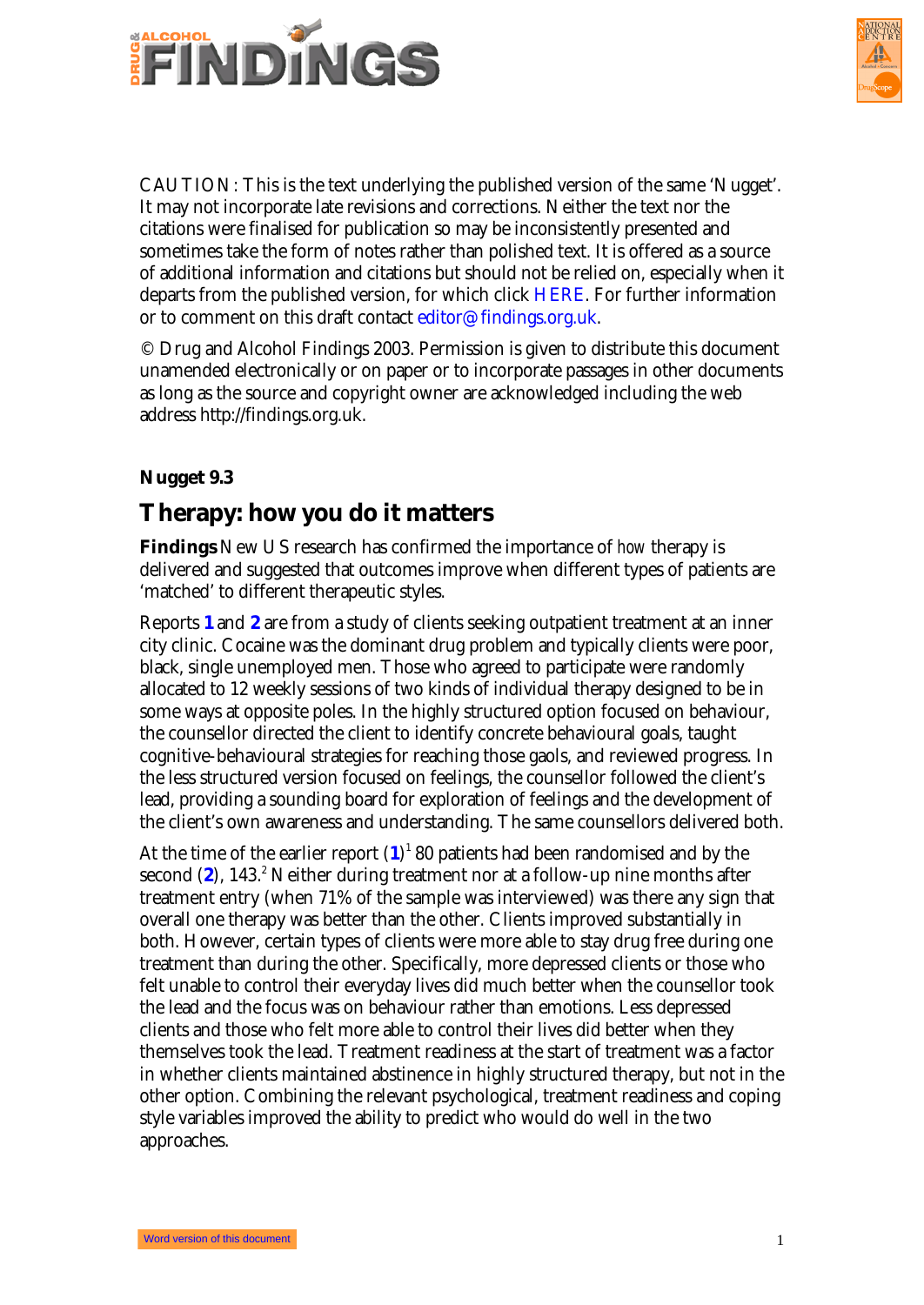**In context** These and other studies suggest that dimensions of therapy such as directiveness and the degree to which the focus is on feelings rather than actions are important and could be used to match patients to what for them is the best approach. They also suggest that a 'match client characteristic A to therapy B' approach should be replaced by an approach which matches a multidimensional client profile to a multidimensional therapeutic mix.

Such thinking has been most extensively developed and tested on psychotherapy clients $^3$  but has also recently been extended to alcohol patients engaged in outpatient couples therapy.<sup>4</sup> In this study patients who started therapy with relatively high levels of emotional distress cut their drinking most when the therapist focused on emotional experiences, but the same focus led to worse outcomes for patients relatively low in distress. Also, patients who were more highly defensive and who reacted against attempts to influence them did best when the therapist had a less directive style, worse when the therapist was more directive.

The latter finding is in line with findings from psychotherapy research. It also chimes with the Project MATCH finding that relatively angry alcohol-dependent outpatients did best in motivational therapy $^5$  because this achieved to a greater reduction in the client's resistance to treatment $^6$  – a presumed benefit of the training motivational therapists are given in not reciprocating hostile client responses and in a non-directive style which does not provoke a defensive response. There is no direct parallel in the featured study, but it seems plausible that clients who feel unable to control their everyday lives and are more depressed are also less prone to angry defensiveness. These clients did better in the therapy which entailed more directiveness by the counsellor.

The featured study, another of a similar set of clients<sup>7</sup> and another of 'heavy social' drinkers<sup>8</sup> call into question the belief that highly structured, behavioural therapies are preferable to usual drug counselling. However, all seem to have involved relatively low severity clients, $^9$  and there is reason to believe (partly from an earlier report of the featured study <sup>10</sup> – see *[Additional reading](#page-2-0)*) that cognitive-behavioural therapy's advantages lie with more severely dependent clients.<sup>11</sup>

In another study self mastery – feeling in control of your life –was negatively related to how confident residents in a 12-step based residential facility felt in their abilities to remain abstinent and to their general optimism about their future.<sup>12</sup> The presumption was that though self mastery may be beneficial for other therapies, 12 step programmes require the opposite – surrender to higher powers. Perhaps too people who feel they have messed up their lives feel that the more they control what happens the worse things will be. In any event, the presumption that feeling in control of you life is a good thing in recovery terms seems not to be a universal truth – it depends on the therapy.

**Practice implications** The evidence is strong enough to support the deployment of a non-directive therapeutic style with clients whose anger or defensiveness would otherwise lead to a counter-productive reaction. Beyond this, as yet there is insufficient research on substance misusers to be confident about which therapeutic styles work best with which types of people in which situations. However, what is now clear is that therapeutic style matters, and often matters more than which therapy is formally being delivered. Dimensions such as directiveness, emotional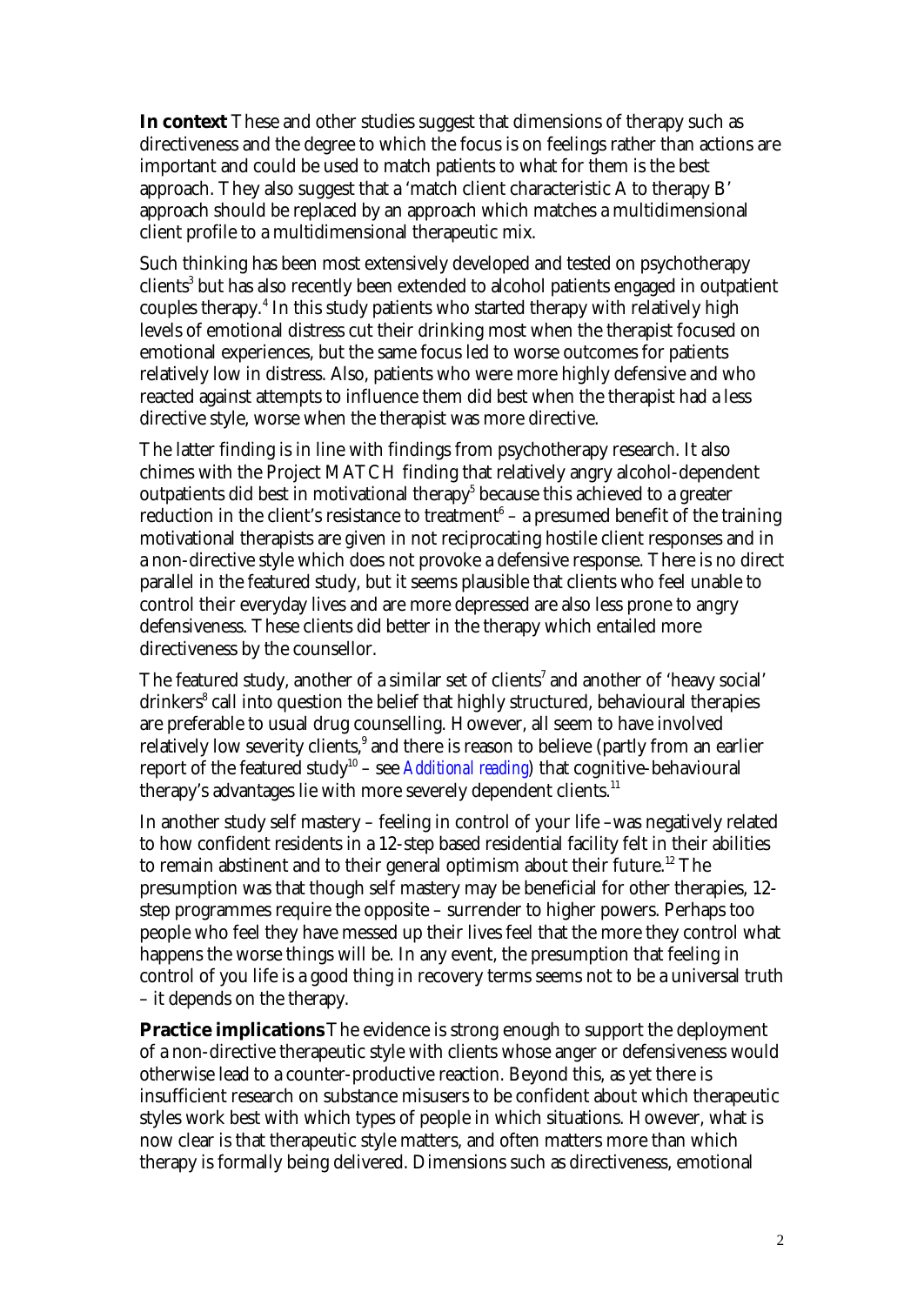<span id="page-2-0"></span>versus behavioural focus, and the degree to which painful emotions are addressed, could be monitored and related to the therapist's performance with different clients. Therapists can be trained to deploy approaches at opposite poles of these dimensions, raising the possibility that they can also be trained to assess which mix is likely to suit which clients, an adjustment perhaps made 'instinctively' by experienced and effective therapists. The ability to make this assessment and adjust accordingly could be one mechanism through which empathy and good communication with the client improve outcomes.

**Featured studies 1** Gottheil E. *et al*. "Effectiveness of high versus low structure individual counseling for substance abuse." *American Journal on Addictions*: 2002, 11, p. 279–290. **2** Thornton C. *et al*. "Coping styles and response to high versus low-structure individual counseling for substance abuse." *American Journal on Addictions*: 2003, 12, p. 29–42. Copies: apply DrugScope.

**Additional reading** Thornton C.C *et al*. "Patient-treatment matching in substance abuse. Drug addiction severity." *Journal of Substance Abuse Treatment*: 1998, 15(6), p. 505–511. Copies: apply DrugScope.

**Contacts 1** Edward Gottheil, Department of Psychiatry and Human Behavior, Thomas Jefferson University, 833 Chestnut Street East, Suite 210-E, Philadelphia, PA 19107, USA, edward.gottheil@mail.tju.edu **2** Charles Thornton, mailing address as above, charles.thornton@mail.tju.edu.

**Links** Nuggets **9.2 6.4 4.4**

## **Appendix to Nugget 9.3**

The featured study is suggests that dimensions of therapy such as directiveness and the degree to which the focus is on feelings rather than actions are important and could be used to match patients to what for them is the best approach. It also suggests that a 'match client characteristic A to therapy B' approach should be replaced by an approach which matches a multidimensional client profile to a multidimensional therapeutic mix.

Such thinking has been most extensively developed and tested on psychotherapy clients.<sup>13</sup> The featured study represents an extension to (mainly) cocaine users. Other similar work has involved alcohol patients engaged in outpatient couples therapy.<sup>14</sup> In this study a cognitive-behavioural approach aiming for abstinence after the first 12 weeks was compared to family therapy in which patients and their partners agreed their own goals. Using videotapes, early sessions were rated on the degree to which the therapist focused on painful or emotionally charged topics, on insight versus behaviour change, or actively directed therapy. Drinking frequency after the first 12 weeks until treatment ended was assessed using a combination of measures. It was significantly less among the patients in cognitive-behavioural therapy but this overall difference was due to an advantage among patients who started therapy without high levels of emotional distress. This effect was itself due to the degree to which therapists focused on emotional experiences. For distressed patients this focus led to better drinking outcomes, for patients relatively low in distress it led to worse outcomes, the reverse of the effect expected from psychotherapy research. There was no significant interaction between the two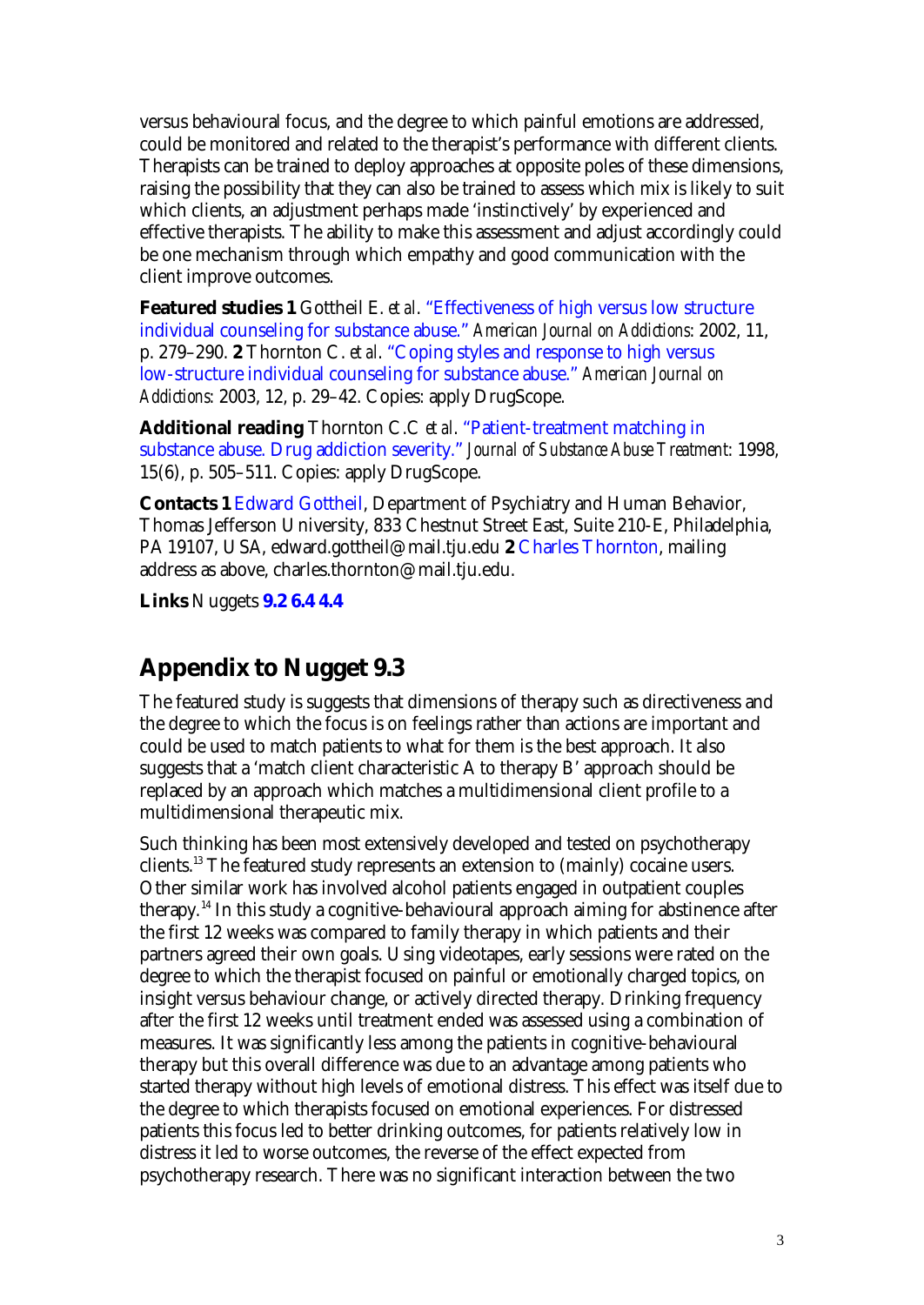therapies and the clients' externalised versus internalised coping styles, failing to confirm psychotherapy research (and some research on alcohol patients<sup>15</sup>) indicating that internalising clients respond best to insight-oriented rather than behavioural therapies. There was a significant interaction such that patients who were more highly defensive and who reacted against attempts to influence them did best when the therapist had a less directive style, worse when the therapist was more directive.

The latter finding is in line with findings from psychotherapy research and similar to the Project MATCH finding that relatively angry outpatients did best in nonconfrontational motivational enhancement therapy and that low-anger clients did best in the other options (12-step and cognitive-behavioural therapy).<sup>16</sup> Further investigation revealed that this effect was not due to any reduction in the tendency to be angry but to a greater reduction of the client's resistance to treatment in motivational enhancement therapy. This in turn is presumed to be a benefit of the training motivational therapists are given in not reciprocating negative client responses and in a non-directive style which does not arouse defensive responses.<sup>17</sup> There is no direct parallel in the featured study, but it seems plausible that clients who feel unable to control their everyday lives and are more depressed are also more open to influence by others and less defensive (low in reactance). These clients did better in the therapy which entailed more directiveness by the counsellor.

Researchers on the featured study suggest that their findings call into question the current stress on highly structured, behaviourally oriented treatments. The same conclusion was reached in a recent study of a similar population which tested 'strict', manual-driven cognitive-behavioural therapy against a looser version in which therapists could vary the programme and bring in other elements, and against usual drug counselling.<sup>18</sup> However, both studies seem to have involved relatively low severity clients, $1^{19}$  and there is reason to believe that cognitive-behavioural therapy's advantages lie with more severely dependent clients. An earlier report of the featured study on 60 patients among whom cocaine was the main misused drug, found that those with the greatest pre-treatment drug problems benefited most from the highly structured behavioural therapy.<sup>20</sup> They attended more sessions, produced fewer 'dirty' urines during treatment, and at the end of treatment their counsellors rated them as having benefited more. A series of studies on cognitive-behavioural therapy at Yale University (summarised in their treatment manual<sup>21</sup>) found that less severely dependent cocaine using clients benefit equally from a variety of good quality treatments including routine clinical care. However, compared to psychotherapy or clinical care, cognitive-behavioural therapy consistently emerged as the treatment of choice for the more severely dependent clients.

The featured study does not report how many clients seeking treatment at the clinic refused to participate in the study. If this was common it would undermine confidence that the findings would be replicated across the clinic's caseload. Clients and independent observers both rated the therapeutic styles as differing in the intended ways on all the dimensions, though how big the gap was is not specified.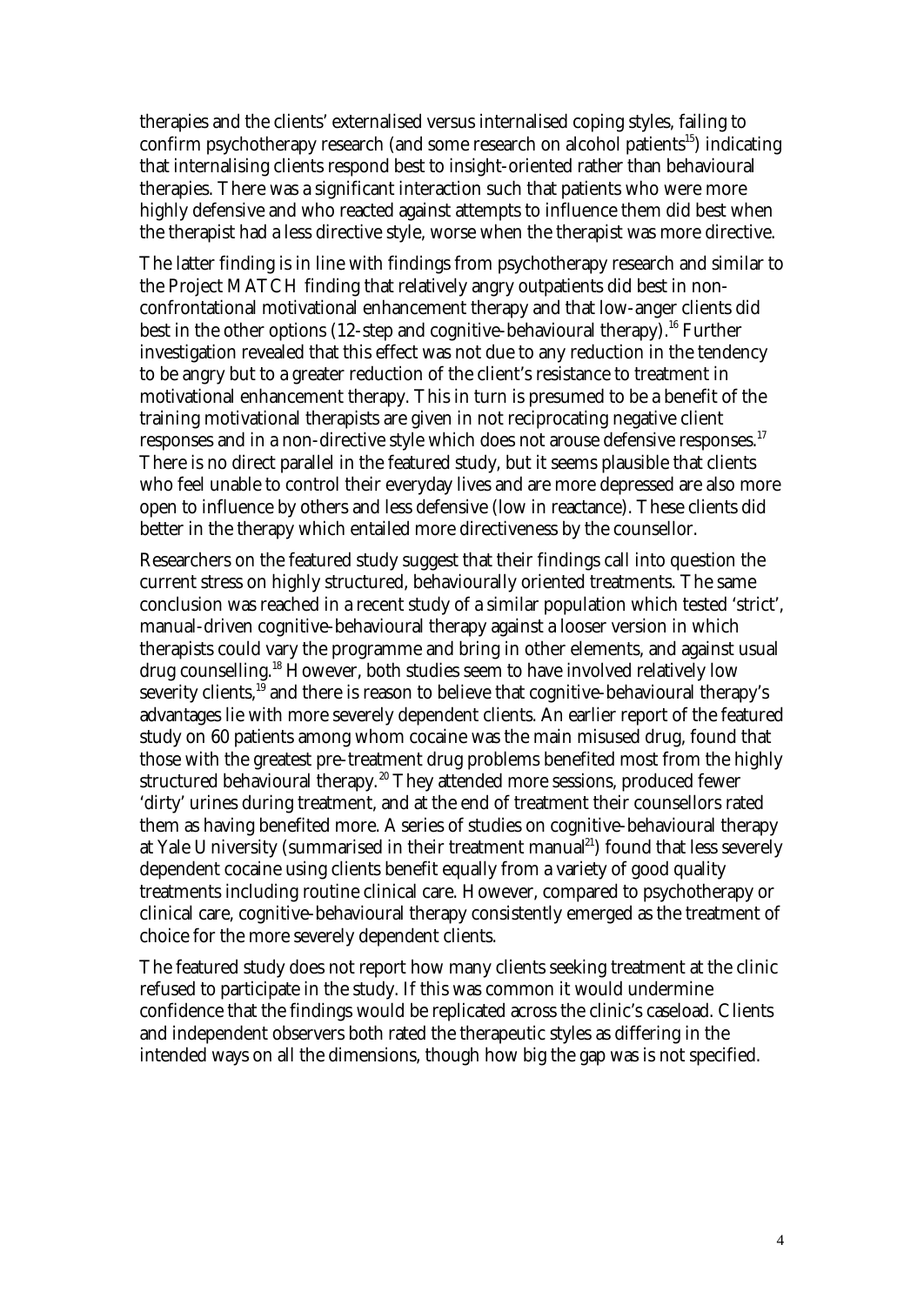l

3 Beutler L.E. *et al*. "Tailoring interventions to clients: effects on engagement and retention." In: Onken L. S. *et al, eds. Beyond the therapeutic alliance: keeping the drug-dependent individual in treatment*. NIDA Research Monograph 165, 1997.

4 Karno M.P. *et al*. "Interactions between psychotherapy procedures and patient attributes that predict alcohol treatment effectiveness: a preliminary report." *Addictive Behaviors*: 2002, 27, p. 779–797.

5 Project MATCH Research Group. "Matching alcoholism treatments to client heterogeneity: Project MATCH three-year drinking outcomes." *Alcoholism: Clinical and Experimental Research*: 1998, 22 (6), p. 1300–1311.

6 Waldron H.B. *et al*. "Client anger as a predictor of differential response to treatment." In: Longabaugh R. *et al, eds. Project MATCH hypotheses: results and causal chain analyses*. US Department of Health and Human Services, 2001, p.134–148.

7 Morgenstern J. *et al*. "Testing the effectiveness of cognitive behavioral treatment for substance abuse in a community setting: within treatment and posttreatment outcomes." *Journal of Consulting and Clinical Psychology*: 2001 69, p. 1007–1017.

8 Källmen H *et al*. "The effect of coping skills training on alcohol consumption in heavy social drinking."*Substance Use and Misuse*: 2003, 38(7), p. 895–903.

9 The featured study excluded patients who required intensive treatment. Few were excluded for this reason possibly because they did not seek help from an outpatient service or did not volunteer for the study.

10 Thornton C.C *et al*. "Patient-treatment matching in substance abuse. Drug addiction severity." *Journal of Substance Abuse Treatment*: 1998, 15(6), p. 505–511.

11 Carroll K.M. *A cognitive-behavioral approach: treating cocaine addiction*. Therapy manuals for drug addiction. Manual 1. US National Institute on Drug Abuse, 1998.

12 Majer J.M. et al. "Is self-mastery always a helpful resource? Coping wiith paradoxical findings in relation to optimism and abstinence self-efficacy." American Journal of Drug and Alcohol Abuse: 2003, 29(2), p. 385–399.

13 Beutler L.E. *et al*. "Tailoring interventions to clients: effects on engagement and retention." In: Onken L. S. *et al, eds. Beyond the therapeutic alliance: keeping the drug-dependent individual in treatment*. NIDA Research Monograph 165, 1997.

14 Karno M.P. *et al*. "Interactions between psychotherapy procedures and patient attributes that predict alcohol treatment effectiveness: a preliminary report." *Addictive Behaviors*: 2002, 27, p. 779–797.

15 Kadden R.M. *et a*l "Matching alcoholics to coping skills or interactional therapies: posttreatment results." *Journal of Consulting and Clinical Psychology*: 1990, 57, p. 698–704. Cited in: Beutler L.E. *et al*. "Tailoring interventions to clients: effects on engagement and retention." In: Onken L. S. *et al, eds. Beyond the therapeutic alliance: keeping the drug-dependent individual in treatment*. NIDA Research Monograph 165, 1997.

16 Project MATCH Research Group. "Matching alcoholism treatments to client heterogeneity: Project MATCH three-year drinking outcomes." *Alcoholism: Clinical and Experimental Research*: 1998, 22 (6), p. 1300–1311.

17 Waldron H.B. *et al*. "Client anger as a predictor of differential response to treatment." In: Longabaugh R. *et al, eds. Project MATCH hypotheses: results and causal chain analyses*. US Department of Health and Human Services, 2001, p.134–148.

18 Morgenstern J. *et al*. "Testing the effectiveness of cognitive behavioral treatment for substance abuse in a community setting: within treatment and posttreatment outcomes." *Journal of Consulting and Clinical Psychology*: 2001 69, p. 1007–1017.

19 The featured study excluded patients who required intensive treatment. Few were excluded for this reason possibly because they did not seek help from an outpatient service or did not volunteer for the study.

20 Thornton C.C *et al*. "Patient-treatment matching in substance abuse. Drug addiction severity." *Journal of Substance Abuse Treatment*: 1998, 15(6), p. 505–511.

<sup>1</sup> Gottheil E. *et al*. "Effectiveness of high versus low structure individual counseling for substance abuse." *American Journal on Addictions*: 2002, 11, p. 279–290.

<sup>2</sup> Thornton C. *et al*. "Coping styles and response to high versus low-structure individual counseling for substance abuse." *American Journal on Addictions*: 2003, 12, p. 29–42.